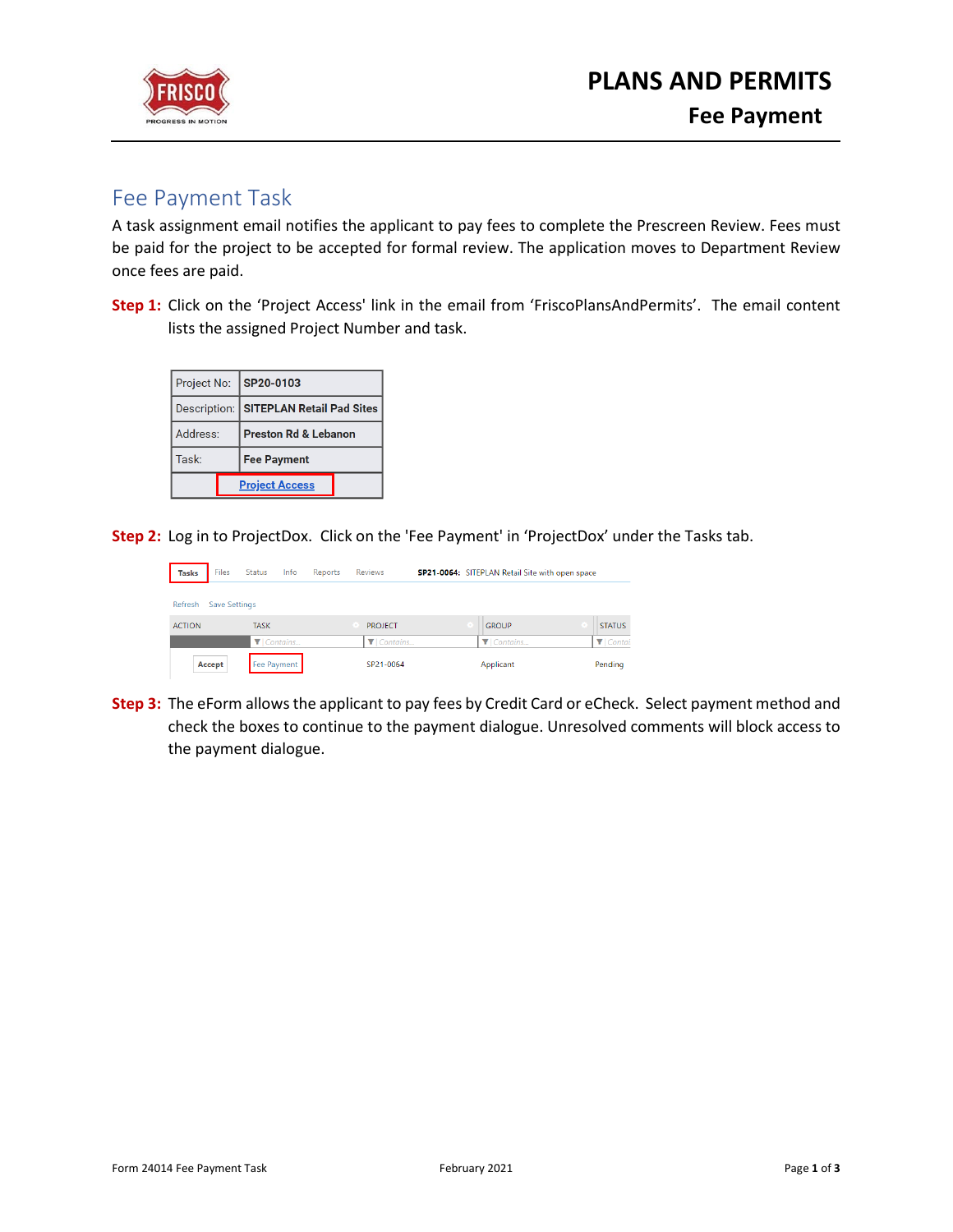

## **PLANS AND PERMITS**

**Fee Payment**

| <b>Payment</b>                                                                                                                                    |                                                                                                                                                                                                                                                                                                                                                                                                 |
|---------------------------------------------------------------------------------------------------------------------------------------------------|-------------------------------------------------------------------------------------------------------------------------------------------------------------------------------------------------------------------------------------------------------------------------------------------------------------------------------------------------------------------------------------------------|
| payment process is complete.<br>. The transaction limit for Electronic Check is \$50,000.<br>Amount. To exit this window, click "Save For Later". | . If a Payment is required, you will be directed to Authorize.net secure payment screens. After clicking Pay, do not close the browser window<br>• A convenience fee of 2% for Credit Card and .75% for Electronic Check will be added.<br>. If you wish to pay by paper check, deliver or mail your check to "City of Frisco Development Services 6101 Frisco Square Blvd 3rd floor, Frisco, T |
| Fee Amount: \$300.00                                                                                                                              |                                                                                                                                                                                                                                                                                                                                                                                                 |
| Payment Method: Credit Card                                                                                                                       | $\check{ }$                                                                                                                                                                                                                                                                                                                                                                                     |
| Info Only Comments: 0<br>Files with Markups: 0                                                                                                    |                                                                                                                                                                                                                                                                                                                                                                                                 |
| <b>Plan Review:</b>                                                                                                                               | <b>Review Comments</b>                                                                                                                                                                                                                                                                                                                                                                          |
|                                                                                                                                                   |                                                                                                                                                                                                                                                                                                                                                                                                 |
|                                                                                                                                                   |                                                                                                                                                                                                                                                                                                                                                                                                 |
|                                                                                                                                                   | STEP 3 of 4: Confirm completion by selecting the checkbox at the bottom                                                                                                                                                                                                                                                                                                                         |
| Confirmation <sup>©</sup>                                                                                                                         |                                                                                                                                                                                                                                                                                                                                                                                                 |
| ☑                                                                                                                                                 | *Click Continue to pay fees or move the project to the next step if no fees are due. *Required                                                                                                                                                                                                                                                                                                  |

**Step 5:** Enter billing information on this page. Payment information will be entered on the following secure portal form.

| <b>Billing Information</b>  |                                                                         |  |  |  |
|-----------------------------|-------------------------------------------------------------------------|--|--|--|
| Amount Due \$306.00         |                                                                         |  |  |  |
| Company Name Digger Company |                                                                         |  |  |  |
| First Name*                 | Sally                                                                   |  |  |  |
| Last Name *                 | May                                                                     |  |  |  |
|                             | Address 1 <sup>*</sup> 7549 Peach St                                    |  |  |  |
| City * Frisco               |                                                                         |  |  |  |
| <b>Province/State * TX</b>  |                                                                         |  |  |  |
| Postal Code/Zip Code *      | 75035                                                                   |  |  |  |
| Country*                    | <b>United States</b><br>$\check{ }$                                     |  |  |  |
|                             | <b>Submit</b><br>Cancel                                                 |  |  |  |
|                             | Note: Payment information will be entered on the following secure page. |  |  |  |

**Step 6:** Enter Credit Card or Bank Account information to finalize payment. Allow time for processing before closing windows.